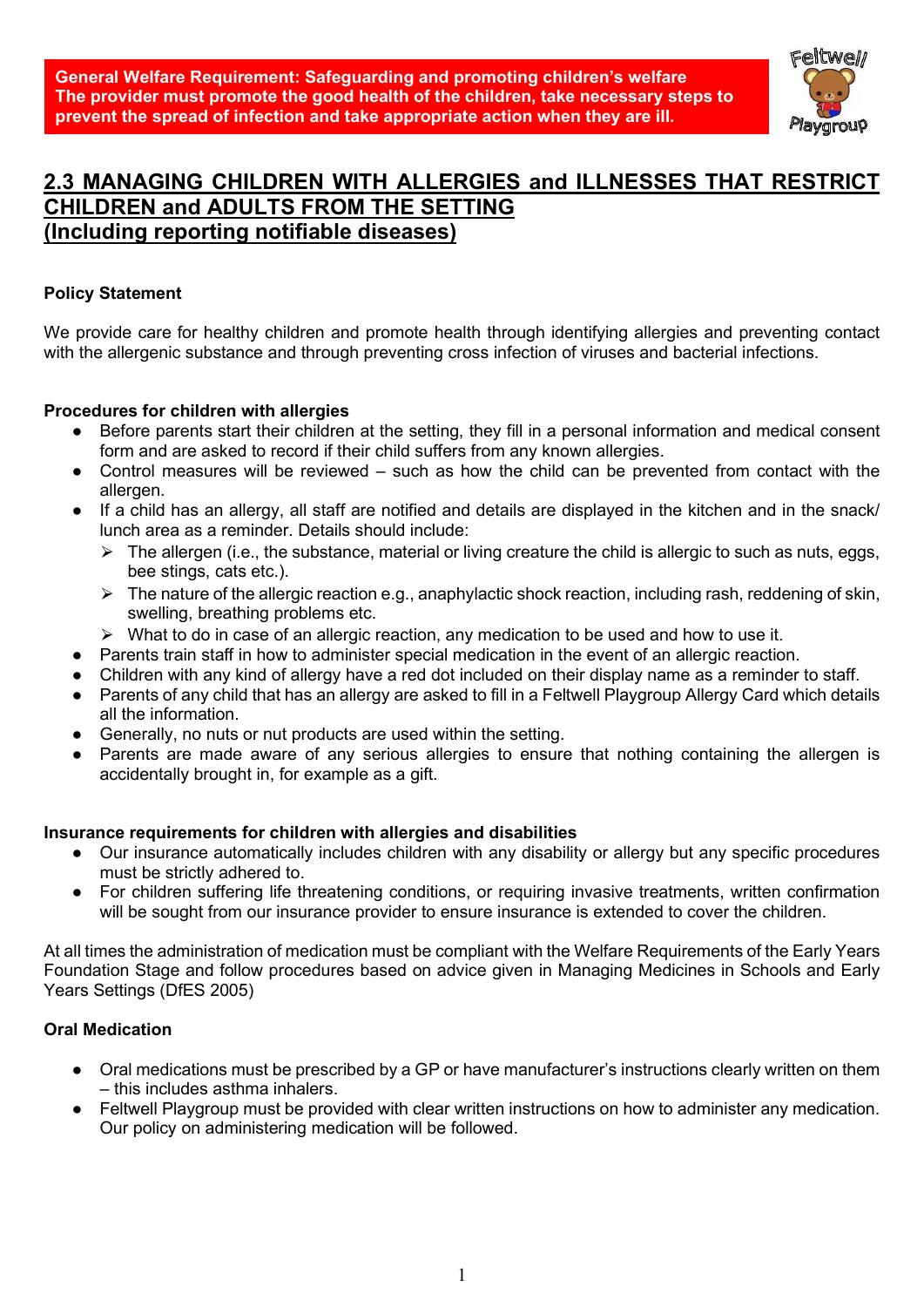# Lifesaving medication and invasive treatments

For any children that need:

- ⮚ adrenaline injections (Epipens) for anaphylactic shock reactions (caused by allergies to nuts, eggs etc.)
- $\triangleright$  invasive treatments such as rectal administration of Diazepam (for epilepsy)
- $\triangleright$  help with tubes to help them with everyday living e.g., breathing apparatus, to take nourishment, colostomy bags etc.
- **Feltwell Playgroup require:** 
	- $\triangleright$  a letter from the child's GP/consultant stating the child's condition and what medication if any is to be administered.
	- $\triangleright$  written consent from the parent or guardian allowing staff to administer medication;
	- $\triangleright$  staff to have the relevant medical training/experience, which could include appropriate instructions received from parents.
	- $\triangleright$  staff to be trained in the administration of such medication by a health professional and proof of training to be kept with the child's personal information.
- Copies of all three letters relating to these children will be sent to the Playgroup Learning Alliance Insurance Department for appraisal (020 7697 2585 or membership@Playgroup.org.uk). Confirmation will then be issued in writing to confirm that the insurance has been extended.

# Procedures for children who are sick, infectious or injured, including COVID-19

- We will try to ensure that parents know which illnesses have restrictions e.g., chicken pox, measles, rubella, mumps, COVID-19 and whooping cough (copy of communicable diseases chart sent with info pack). When needed we will also share up to date guidance from the Government with our Playgroup Families and staff, when we have been made aware of them.
- If a Child who attends our setting or a member of their family, shows COVID-19 symptoms, we will follow and adhere to the latest Government Guidelines, alongside our procedures at Feltwell Playgroup, to ensure we are operating the best practise for our individual setting for our families and Staff/ Committee
- If a member of family, of a child who is attending Playgroup, is contacted by the NHS and told to isolate through the Track and Trace system. We are following the latest guidelines for isolation advice instructed by the Government.
- Parents must keep their children at home if they have any infection and are encouraged to inform Playgroup of any suspected contagious illnesses or infestations so that we can alert other parents and make careful observations of any child who seems unwell;
- If the children of Playgroup staff are unwell, the children will not accompany their parents/carers to work in the Playgroup;
- Staff to inform parents to be vigilant if there is an outbreak of an infectious illness in the area including head lice or threadworms.
- Where children have been prescribed antibiotics, parents are asked to keep them at home for 48 hours before returning to the setting.
- Parents must not bring into the Playgroup any child who has been vomiting or had diarrhoea until at least 48 hours has elapsed since the last episode.
- If children appear unwell during the day have a temperature (The COVID-19 guidance will be followed), sickness, diarrhoea or pains, particularly in the head or stomach – a staff member will call the parents and ask that they collect the child.
- • If a child has a very high temperature, they are kept cool by removing a layer of clothing, sponging their heads with cool water and the parents are called to collect the child. This will be carried out by staff member wearing PPE (gloves, apron and face mask) Temperature is taken using a thermometer that is kept in the first aid box.
- In extreme cases of emergency an ambulance should be called or the child should be taken to the nearest hospital and the parent informed.
- Parents are asked to take their child to the doctor before returning them to setting: Feltwell Playgroup can refuse admittance to children who have a temperature, sickness and/or diarrhoea, a contagious infection or disease or whom staff determine are too ill to be at the setting.
- The setting has a list of communicable diseases and current exclusion times and includes common childhood illnesses such as measles. The list is included with our 'Welcome to Feltwell Playgroup Pack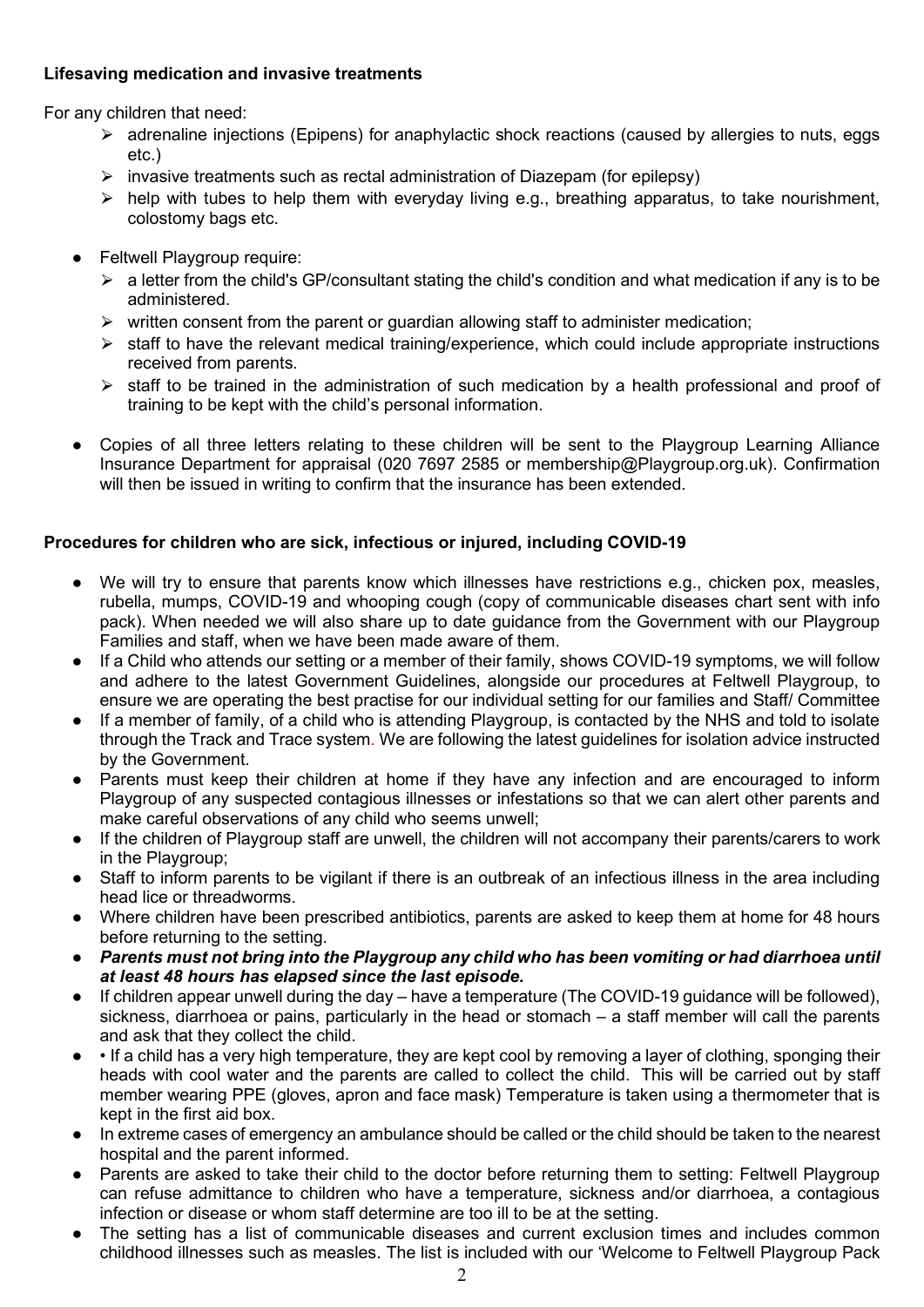that is given to all new parents, is displayed on the wall in the kitchen and is obtainable from www.nhs.co.uk.

- Cuts or open sores, whether on adults or children, will be covered with a sticking plaster or other dressing;
- Feltwell Playgroup will ensure that the first aid equipment is kept clean, replenished and replaced as necessary. Any sterile items will be kept sealed in their packages until needed.
- Please refer to our 'Administering Medicines Policy' for details of the action to be taken should a child require medication whilst in Playgroup.

## Previous Injury Form (Bump Book)

- It is vital that if a child arrives at Playgroup with an injury that has occurred outside of Playgroup that their parent/carer completes a 'bump book form'.
- This should show and/or describe:
	- $\triangleright$  what the injury is:
	- $\triangleright$  whereabouts on the child's body the injury is;
	- $\triangleright$  how it was sustained.

## Reporting of 'notifiable diseases'

- If a child or adult is diagnosed suffering from a notifiable disease under the Public Health (Infectious Diseases) Regulations 1988, the GP will report this to the Health Protection Agency.
- When the setting becomes aware, or is formally informed of the notifiable disease, the manager and if needed Chairperson acts on any advice given by the Health Protection Agency and informs Ofsted if necessary.

## HIV/AIDS/Hepatitis procedure

- The HIV virus, like other viruses such as Hepatitis, (A, B and C) are spread through body fluids.
- Hygiene precautions for dealing with body fluids are the same for all children and adults.
- Single use vinyl gloves and aprons are worn when changing children's nappies, pants and clothing that are soiled with blood, urine, faeces or vomit.
- Protective rubber gloves are used if soiled clothing needs handling. Items are then bagged for parents to collect.
- Spills of blood, urine, faeces or vomit are cleared using a 'bodily spills kit' or mild disinfectant solution; cloths disposed of appropriately.
- Tables and other furniture, furnishings or toys affected by blood, urine, faeces or vomit are cleaned using a disinfectant.

## Nits and head lice

- On identifying cases of head lice, all parents are informed and asked to treat their child and all the family if they are found to have head lice.
- We will not routinely check children's hair for head lice / nits however if a child is constantly scratching their head, we will discreetly check the child's head. Often children do not even realise that they have been checked.
- If a child is found to have live head lice, we will phone their parents and ask them to pick up their child as soon as possible and start treatment. The child may return to Playgroup after 24 hours. If the parent/carer has not collected their child within an hour of the initial phone call, the alternative contact person will be called to collect the child.
- If a child is found to have head lice eggs, the parent/carer will be informed upon collection of the child at the end of their session and advised to start treatment.
- Treatments are available from the family GP or chemists.
- In exceptional/ reoccurring cases parents will be asked to meet with a member of staff to discuss a way forward. This is to provide help and support for the family, offer suggestions and support to end the cycle of head lice. This may result in parents being asked to keep the child at home until they are sure the head lice have been eradicated.